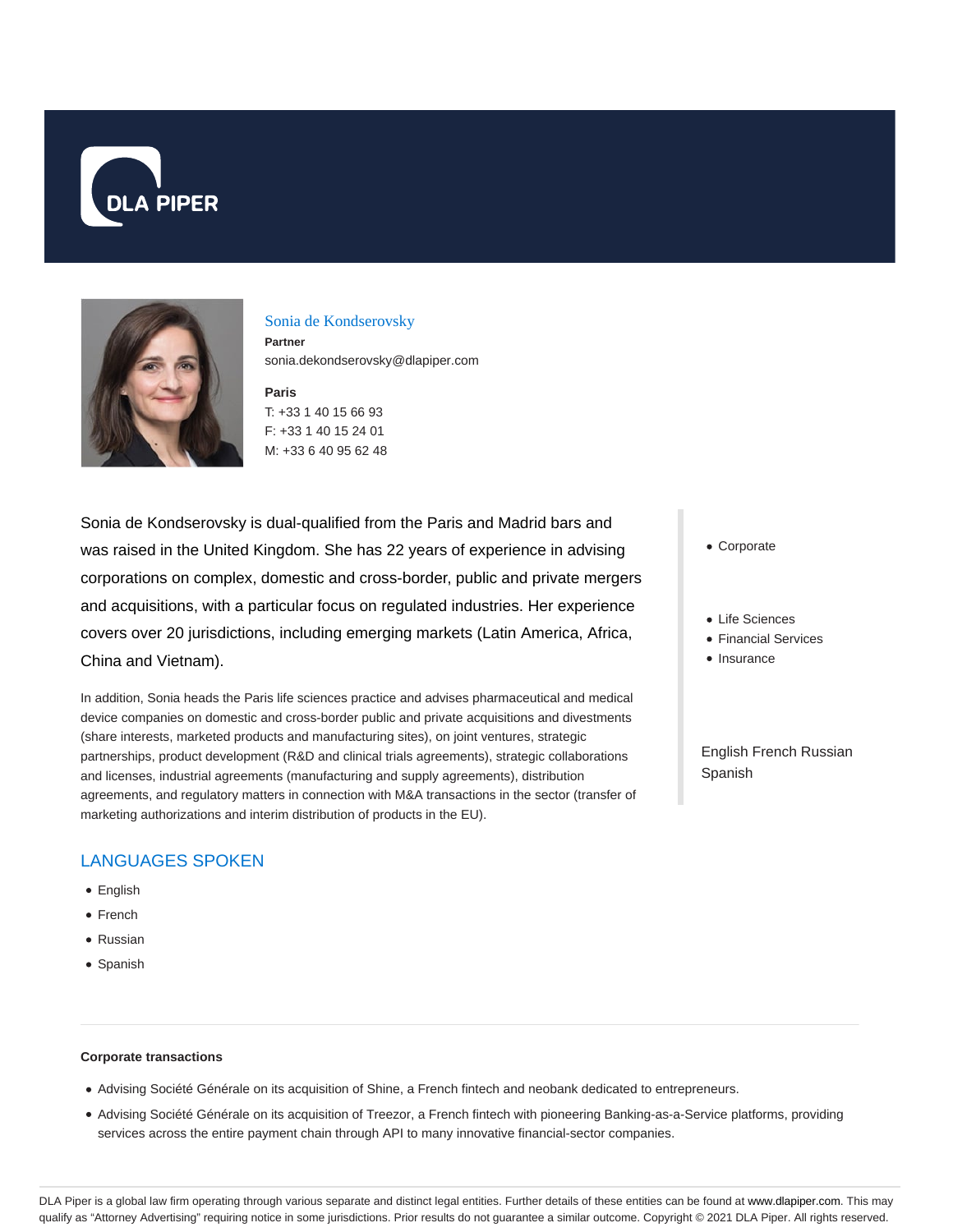- Advising ALD Automotive (part of the Société Générale group) on its joint-venture with Mitsubishi, establishing a multi-brand, full service operational leasing and fleet management business for corporate clients in Malaysia, this strategic partnership should facilitate the group's development in all the key markets of South East Asia.
- Advising ALD Automotive on its acquisition of SternLease BV in the Netherlands, the leasing arm of Stern Group, the Dutch listed market leader in automotive retail.
- Advising ALD Automotive on its acquisition of Reflex Alquiler Flexible de Vehiculos in Spain.
- Advising AON on a number of acquisitions, including the acquisition of Apollo Conseil & Courtage, a specialist broker providing insurance to companies operating in new technologies, the acquisition of Chapka Assurances, a specialist broker of online travel insurance, the acquisition of Ovatio, a specialist broker in entertainment risk management.
- Advising Coca-Cola in the context of its acquisition of Tropico.
- Advising Alcatel-Lucent on a number of matters including: the sale of its cyber security and legal interception businesses to Thales; the sale of its worldwide RFS business to Alcatel Shanghai Bell (China); the sale of its EUR200 million sale of its worldwide Adixen business to Pfeiffer; and the EUR145 million sale of its worldwide Dunkermotoren business to Triton and on its acquisition of Velocix.
- Advising Allianz on the transnational merger of its French affiliates with German parent company.

#### **Life Sciences transactions**

Sonia de Kondserovsky has been the lead lawyer with respect to the following transactions:

- Advising Groupe Pierre Fabre, an international pharmaceutical and dermo-cosmetic group, on its sale to Fareva of two manufacturing sites, specialized in development, manufacturing, and subcontracting of small scale biotechnology products (with a focus on monoclonal antibodies and antibody drug conjugate active pharmaceutical ingredients) and small scale batches of fill-andfinish sterile injectables, the transaction included several spin-offs to newly created entities.
- Advising Groupe Pierre Fabre, on its strategic collaboration with Foresee regarding R&D and industrial development of pre-filled syringe products.
- Advising Japan-based global pharmaceutical group Santen Pharmaceutical Co., Ltd. several transactions, including on its purchase of rights for ophthalmic drugs in Japan, Asia/Pacific and Europe from Merck & Co. for USD600 million and on its public tender offer on Novagali (Euronext C) and subsequent squeeze out.
- Advising a major French pharmaceuticals group on various transactions, including the sale of its Quétigny manufacturing site, the USD300 million sale of worldwide marketed products to a US pharmaceutical group; several spinoffs to private equity funded jointventure companies, followed by a majority holding held by a syndicate of investors; a USD315 million collaboration and license agreement with a Japanese laboratory, and the split and sale of several product manufacturing sites.
- Advising Becton Dickinson on its French corporate restructuring in the context of the transfer of its respiratory solutions business to Vyaire Medical, a newly created joint venture.
- Advising Terumo Corporation on its acquisition of Bolton Medical SAS.
- Advising Nordic Pharma on its strategic collaboration and license with Nippon Kayaku on Spanidin® (gusperimus) in selected territories outside Japan, including Europe.
- Advising Innothéra on its strategic partnership with Bioserenity for the R&D and industrial development of connected medical devices.

### CREDENTIALS

## Professional Qualifications

- Avocat admitted to the Paris Bar
- Abogada registered with Ilustre Colegio de Abogados de Madrid

### **Recognitions**

● Best Lawyers– Biotechnology and Life Sciences Practice; Mergers and Acquisitions Law – 2020-22

## **Education**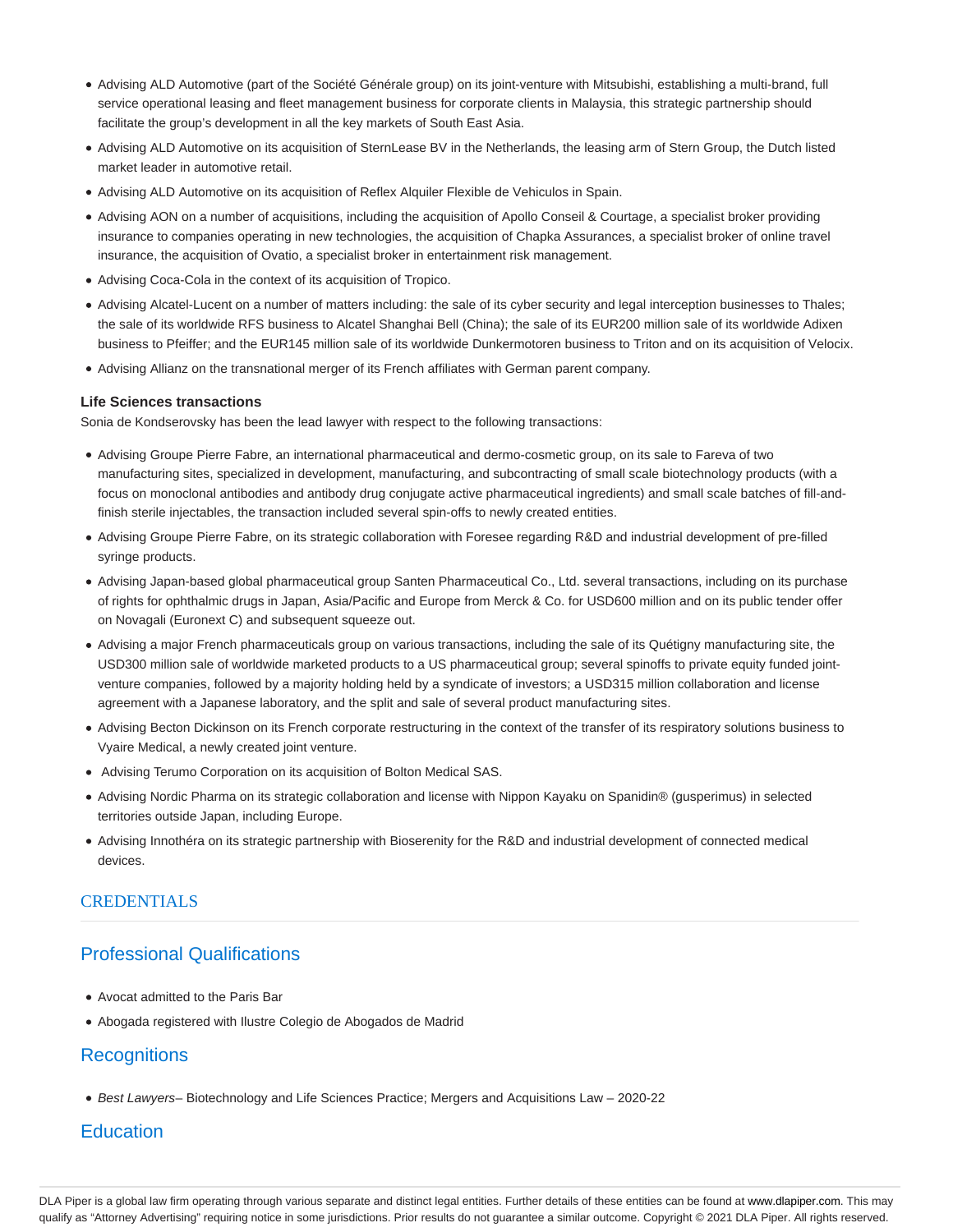- University of Paris II Panthéon-Assas, Post graduate degree in business and tax law (DEA de droit des affaires et fiscalité), with honors, 1992
- · University of Paris II Panthéon-Assas, Masters degree in business and tax law (Maîtrise de droit des affaires et fiscalité), with honors, 1991

### **Memberships**

- American Bar Association
- Institut Français des Administrateurs
- France Biotech

### INSIGHTS

## **Publications**

#### Legal doctrine

- "The reform of French Contract law and its impact on mergers and acquisitions", Revue de Droit Bancaire et Financier Revue Bimestrielle Lexis Nexis/Jurisclasseur
- "The Reform of French Contract Law in an M&A context: revolution or status quo?", Journal of International Banking and Finance law
- "International and Transnational Mergers", Actes Pratiques
- "Contributions under the spin off regime", Jurisclasseur Commercial

#### Press publications

- "M&A transactions in the pharmaceutical sector", Les Echos
- "Lock-Boxes in distressed M&A transactions", Les Echos
- Healthcare & Digital Transformation article, Les Echos Executives, Fusions et Acquisitions Magazine, July 2019
- Chapter "Healthcare & Digital Transformation", DLA Piper Digital Guide: Impact on Sectors, Lettre des Juristes d'Affaires (LJA) , April 2019
- Chapter "Santé & transformation numérique", Livre blanc: Le numérique et ses déclinaisons sectorielles, Lettre des Juristes d'Affaires (LJA) , March 2019

# **Events**

Sonia lectures in the Business Law Master II of Paris II University.

### **NEWS**

**DLA Piper advises Société Générale on acquisition of Bandasabadell Renting and signing of a strategic partnership to boost full service leasing in Spain**

#### 11 May 2021

DLA Piper has advised ALD, the operational leasing and fleet management business line of Société Générale Group, on its acquisition of Bansabadell Renting, the renting arm of Banco Sabadell in Spain, totaling c. 20,000 vehicles.

**DLA Piper advises Société Générale on acquisition of Shine, a leading neobank for entrepreneurs**

DLA Piper is a global law firm operating through various separate and distinct legal entities. Further details of these entities can be found at www.dlapiper.com. This may qualify as "Attorney Advertising" requiring notice in some jurisdictions. Prior results do not guarantee a similar outcome. Copyright © 2021 DLA Piper. All rights reserved.